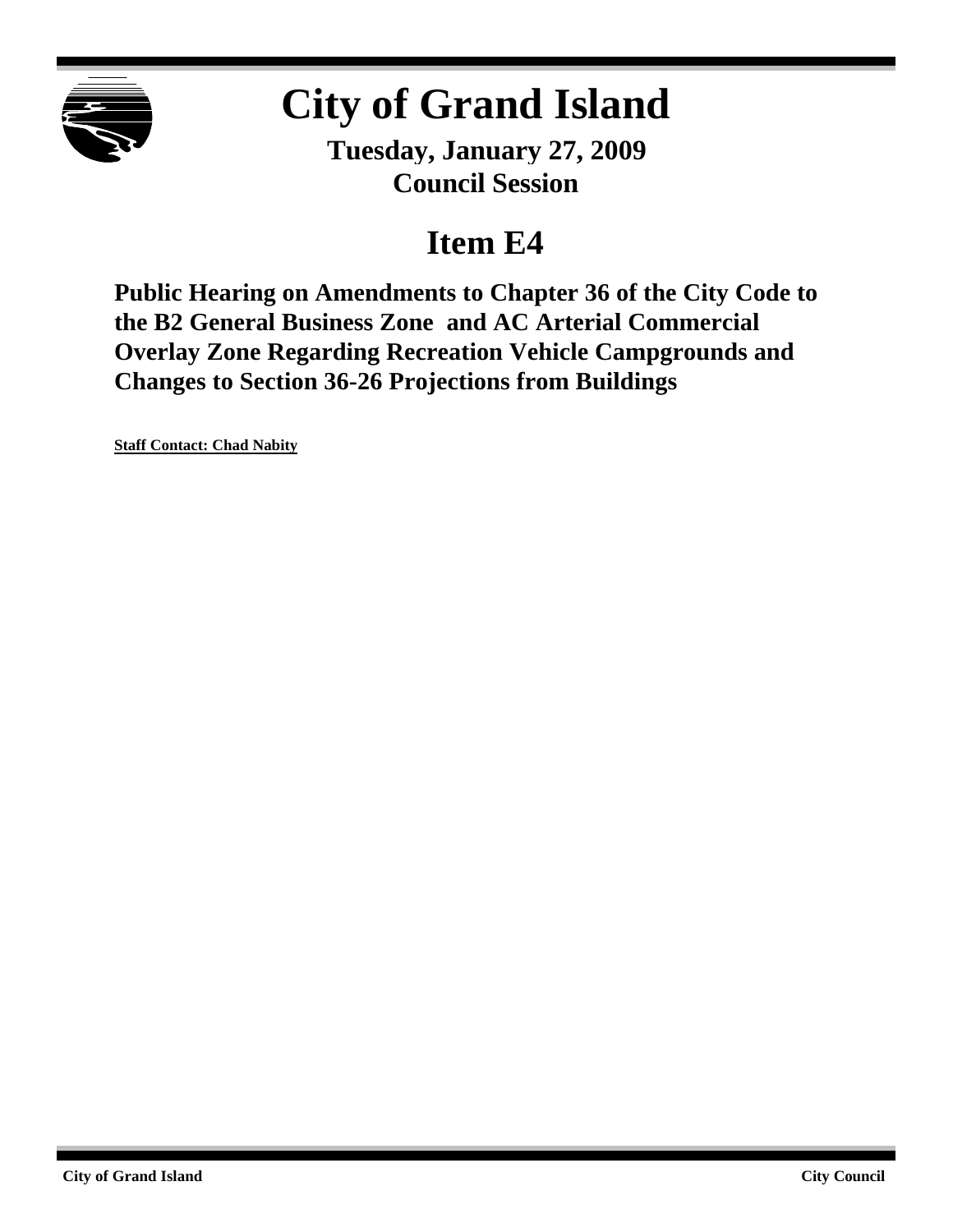## **Council Agenda Memo**

| From:                | Chad Nabity AICP, CRA Director     |  |  |  |
|----------------------|------------------------------------|--|--|--|
| <b>Meeting:</b>      | January 27, 2009                   |  |  |  |
| Subject:             | <b>Zoning Ordinance Amendments</b> |  |  |  |
| Item $\#$ 's:        | $E-4 & E-1$                        |  |  |  |
| <b>Presenter(s):</b> | <b>Chad Nabity AICP</b>            |  |  |  |

## **Background**

Concerning amendments to the Zoning Ordinance for the City of Grand Island and its 2 mile extra-territorial jurisdiction. Amendments to be considered pertain to the §36- 69 AC-Arterial Commercial Overlay Zone Conditional Uses to allow campgrounds in this district and, §36-26 Projections from Buildings (C-4-2009GI).

## **Discussion**

Rick Milton with the Rodeway Inn on South Locust Street has requested that Council consider allowing campgrounds in the AC overlay district by conditional use permit. Staff and Planning Commission are recommending in favor of these proposed changes with the conditions as outlined in the text amendment shown below. The AC overlay district is located on both sides of South Locust between Fonner Park Road and U.S. Highway 34.

All areas with changes are highlighted. Additions are *Italicized and underlined* and deletions are in strike out.

#### **§36-69. (AC) Arterial Commercial Overlay Zone**

*Intent:* The intent of this zoning district is to provide an overlay of the (B-2) General Business Zoning District in order to require increased front setbacks, landscaping, and the limitation of some uses within areas along entrance corridors of the city. As the name implies, the overlay will be most commonly used along an arterial street corridor.

(A) Permitted Principal Uses: The following principal uses are permitted in the (AC) Arterial Commercial Overlay District

(1) Agencies as found in the Zoning Matrix [Attachment A hereto]

(2) Boarding and lodging houses, fraternity and sorority houses

(3) Churches, synagogues, chapels, and similar places of religious worship and instruction of a quiet nature

(4) Colleges offering courses of general instruction, including convents, monasteries, dormitories, and other related living structures when located on the same site as the college

(5) Country clubs

(6) Dwelling units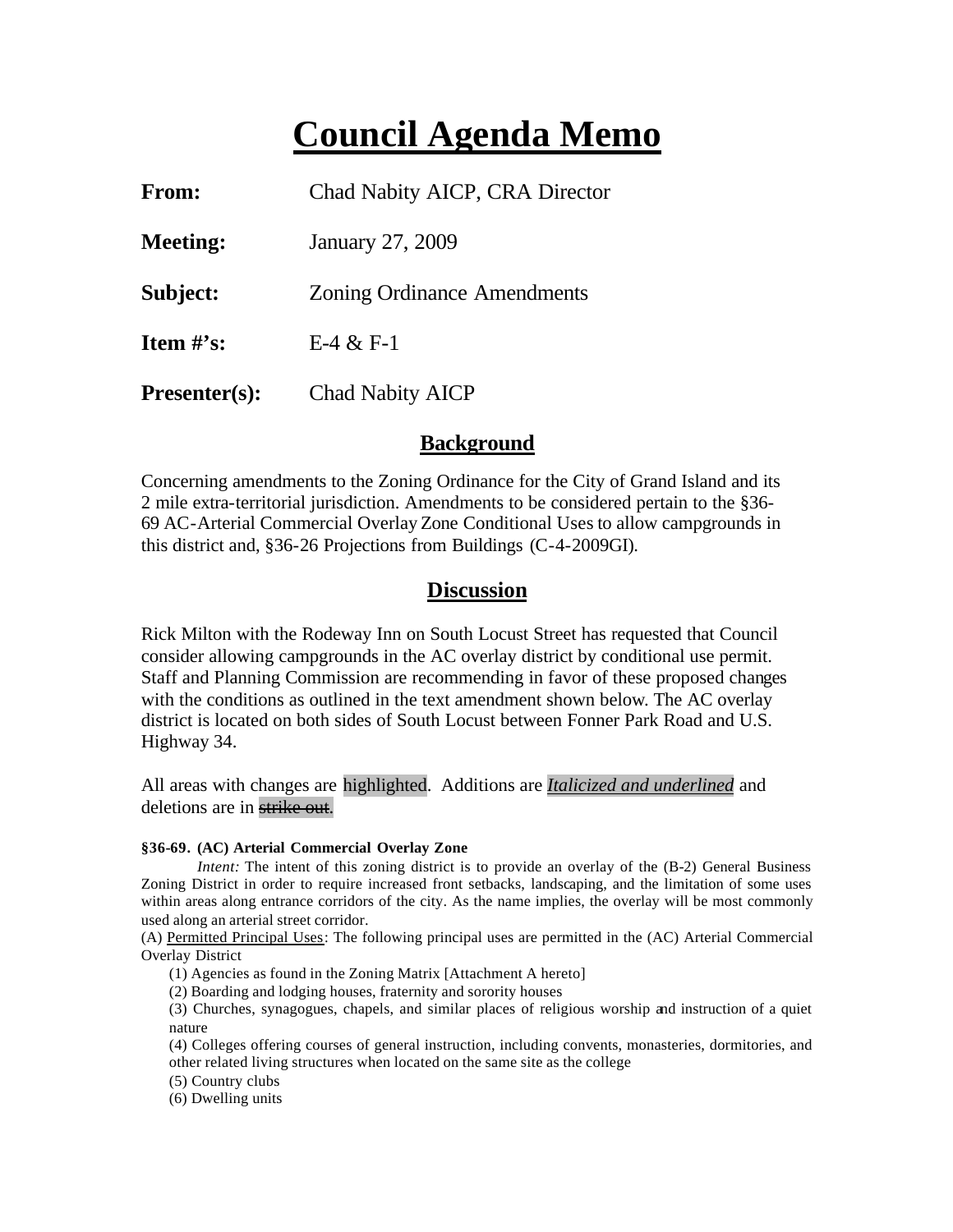(7) Elderly Home, Assisted Living

(8) Group Care Home with less than eight (8) individuals

(9) Hospitals, nursing homes, convalescent or rest homes

(10) Manufacture, fabrication or assembly uses incidental to wholesale or retail sales wherein not more than 20% of the floor area is so used

(11) Nonprofit community buildings and social welfare establishments

(12) Office and office buildings for professional and personal service as found in the Zoning Matrix [Attachment A hereto]

(13) Outdoor sales and rental lots for new or used automobiles, boats, motor vehicles, trailers, manufactured homes, farm and construction machinery, etc.

(14) Preschools, nursery schools, day care centers, children's homes, and similar facilities

(15) Public parks and recreational areas

(16) Public, parochial and private schools having a curriculum equivalent to an elementary or higher educational level

(17) Public and quasi-public buildings for cultural use

(18) Radio and television stations (no antennae), private clubs and meeting halls

(19) Railway right-of-way but not including railway yards or facilities

(20) Specific uses such as: archery range, drive-in theatre, golf driving range

(21) Stores and shops that conduct retail business, provided, all activities and display goods are carried on within an enclosed building except that green plants and shrubs may be displayed in the open, as per the Zoning Matrix (Attachment A hereto)

(22) Stores and shops for the conduct of wholesale business, including sale of used merchandise.

(23) Truck, bush and tree farming, provided, there is no display or sale at retail of such products on the premises

(24) Utility substations necessary to the functioning of the utility, but not including general business offices, maintenance facilities and other general system facilities, when located according to the yard space rules set forth in this section for dwellings and having a landscaped or masonry barrier on all sides. Buildings shall be of such exterior design as to harmonize with nearby properties

(25) Vocational or trade schools, business colleges, art and music schools and conservatories, and other similar uses

(26) Other uses as indicated in the Zoning Matrix [Attachment A hereto]

(B) Conditional Uses: The following uses are subject to any conditions listed in this chapter and are subject to other conditions relating to the placement of said use on a specific tract of ground in the (AC) Arterial Commercial Overlay District as approved by City Council.

#### (1) Towers

*(2) Campgrounds including those serving recreational vehicles subject to following conditions:*

*a) Developer shall submit a diagram of the proposed camp ground including a plot plan of the pads, landscaping plan, utility plan and interior street plan with the application for a conditional use permit*

*b) A minimum of one toilet and one lavatory for each sex shall be provided for the exclusive use of the park occupants. An additional toilet and lavatory for each sex shall be provided for each fifteen (15) sites or fraction thereof.*

*c) All RV pads shall be provided with a landscape buffer yard or street yard as identified in the landscaping section of this code.*

*d) Pads shall not be accessible from any public way.*

(C) Permitted Accessory Uses:

(1) Buildings and uses accessory to the permitted principal uses

(2) Automotive body repair may be accessory to new or used automotive sales or rental, provided, no outside storage of parts shall be permitted.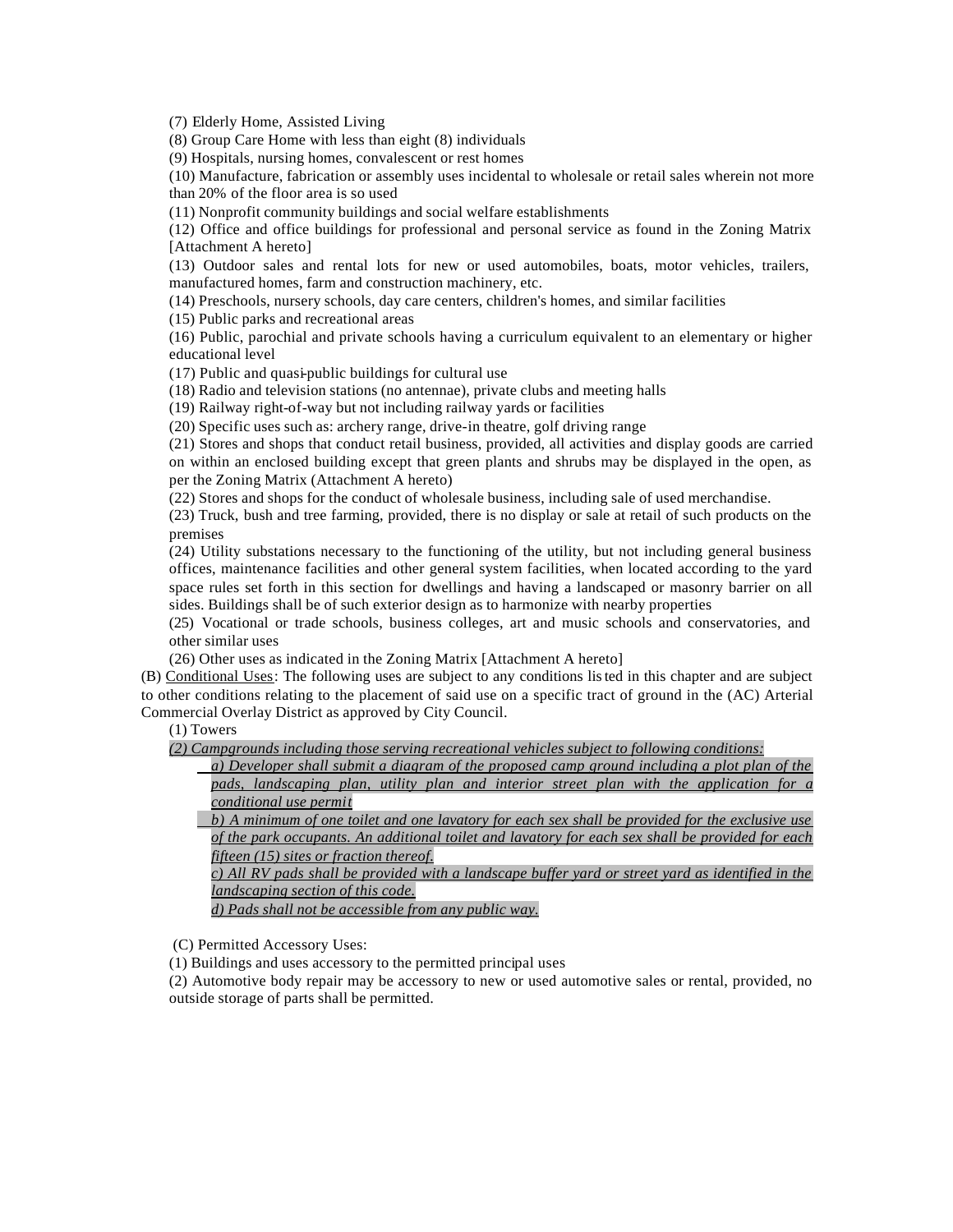#### (D) Space Limitations:

| <b>Uses</b>                       |                                         |                                       | <b>Minimum Setbacks</b> |                        |                               |                                                |                                             |                                                    |
|-----------------------------------|-----------------------------------------|---------------------------------------|-------------------------|------------------------|-------------------------------|------------------------------------------------|---------------------------------------------|----------------------------------------------------|
|                                   |                                         | A                                     | B                       | $\mathbf C$            | D                             | E                                              |                                             |                                                    |
|                                   | <b>Minimum</b><br>Parcel<br>Area (feet) | <b>Minimum</b><br>Lot Width<br>(feet) | Front<br>Yard<br>(feet) | Rear<br>Yard<br>(feet) | <b>Side</b><br>Yard<br>(feet) | <b>Street</b><br><b>Side</b><br>Yard<br>(feet) | <b>Maximum</b><br>Ground<br><b>Coverage</b> | <b>Maximum</b><br><b>Building</b><br>Height (feet) |
| <b>Permitted Uses</b>             | 5,000                                   | 50                                    | 20                      | 0 <sup>1</sup>         | 0 <sup>2</sup>                | 10                                             | 80%                                         | 55                                                 |
| <b>Conditional</b><br><b>Uses</b> | 5,000                                   | 50                                    | 20                      | 0 <sup>1</sup>         | 0 <sup>2</sup>                | 10                                             | 80%                                         | 55                                                 |

<sup>1</sup> No rear vard setback is required if bounded by an alley, otherwise a setback of 10 feet is required.

<sup>2</sup> No side yard setback is required, but if provided, not less than 5 feet, or unless adjacent to a parcel whose zone requires a side yard setback, then 5 feet.

#### (E) Procedure:

(1) An application for an amendment to the arterial commercial zone on the Official Zoning Map shall follow all procedural requirements as set forth in this Section.

(F) Miscellaneous Provisions:

(1) Supplementary regulations shall be complied with as defined herein.

(2) Only one principal building shall be permitted on any one zoning lot except as otherwise provided herein.

(3) Landscaping shall be provided and maintained within the 20 foot front yard setback. Landscaping shall mean lawn areas and may also include trees, shrubs, and flowers. Crushed or lava rock, gravel, bark chips, etc. shall not substitute for lawn area.

(4) All improvements and uses shall be designed to direct primary vehicular and pedestrian traffic to arterial street access and reduce such traffic on adjacent non-arterial streets and alleys.

Amended by Ordinance No. 8947, effective 1-5-2005

The other change recommend by Staff and the Planning Commission for approval is a change to the language dealing with covered porches that project into the required yard setbacks. The Grand Island Building Department has requested that the Planning Commission and Council consider reverting back to the language that covered this issue prior to the 2004 Zoning Regulation Changes. The older language accomplishes the same end as the new language but is easier to explain, implement and enforce. These proposed changes are shown below.

All areas with changes are highlighted. Additions are *Italicized and underlined* and deletions are in strike out.

#### **§36-26. Projections from Buildings**

(A) Cornices, eaves, canopies, belt courses, sills, ornamental features, and other similar architectural features may project not more than one (1) foot into any required yard or into any required open space, except that eaves may encroach three (3) feet into a yard when such yard is ten (10) feet or more in width, provided that such required yard or open space meets the current minimum yard standards.

(B) As a part of single and two family residences, open uncovered porches or decks no higher than the first floor above grade on the side of the building to which they are appurtenant and in no event higher than 30 inches above grade of the lot on the side of the structure where such porch or deck is located, may extend:

(1) Three (3) feet into any side yard that otherwise meets minimum side yard requirements provided that the other side yard also meets such minimum side yard requirements and remains free of encroaching structures of any kind; and that said new encroachment meets all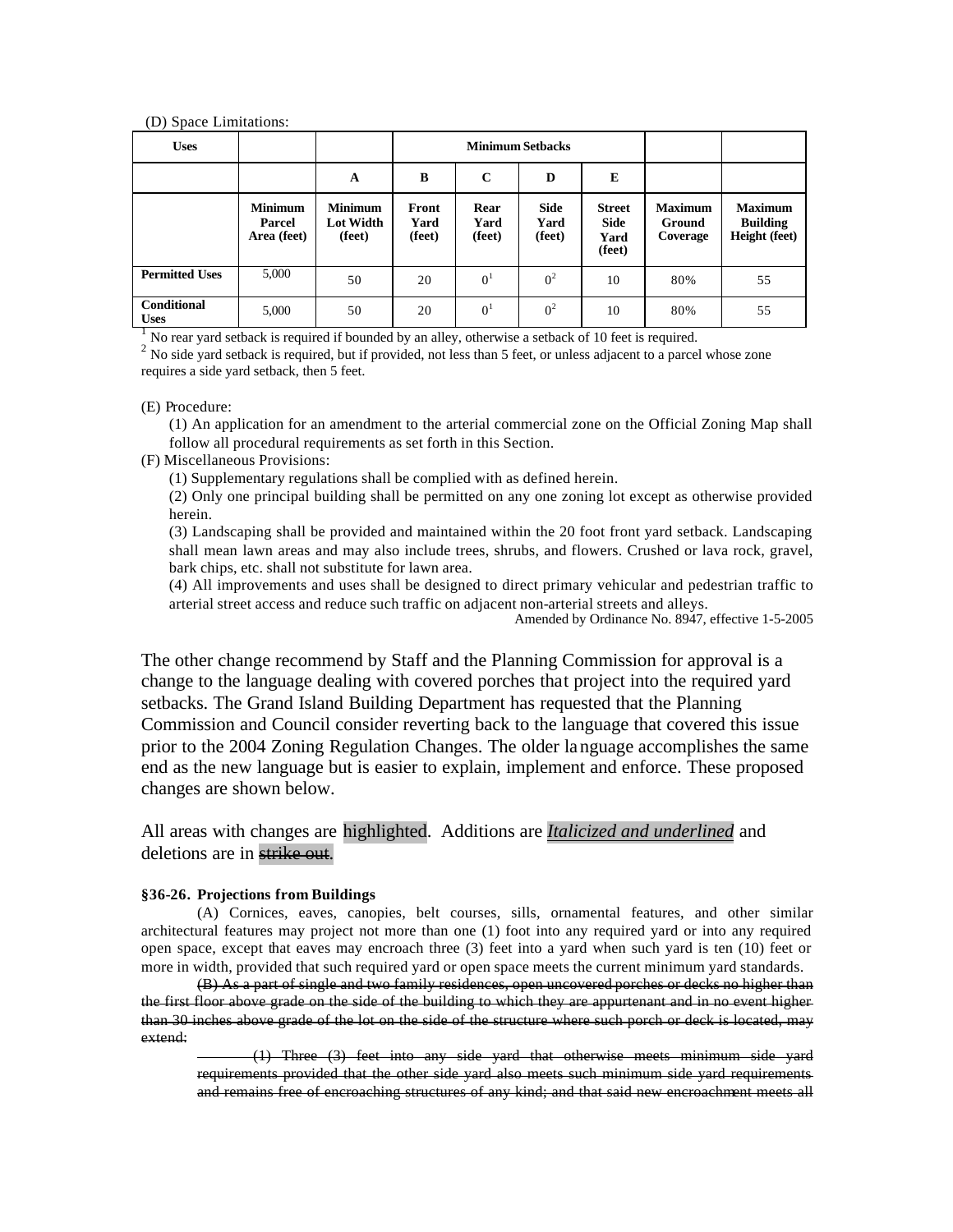separation requirements between structures as determined in the City's Building Code, except gated fences providing access to the rear yard.

(2) Six (6) feet into a front yard provided that the front yard otherwise meets minimum front yard requirements and provided further: (a) that in no event may such porch or deck cover more than 60 square feet of the required front yard or extend beyond the side walls of the building structure, and (b) front decks or porches shall not be higher than thirty (30) inches above ground and no higher than the first floor, except that on homes with front entryways at first floor level but driveway cuts and garage floors at basement level, there may be constructed a veranda-type uncovered deck or porch extending from the front deck or porch over the garage door or doors, which extended area shall be at the same elevation and shall have bracing as required by the Building Department, and (c) covered porches, built of materials of the same or similar nature as the roof of the principal structure may be allowed with eaves not to exceed twelve (12) inches.

(4) Safety railings shall be installed as per the City's Building Code and as approved by the Building Department.

(5) One-half (1/2) of the distance into the required rear yard, but in no event closer than five (5) feet to any property line.

*(B) Open, uncovered porches or terraces may extend three feet into any required side yard, ten feet into any required front yard, and any distance into any required rear yard. No railing or other barrier higher than 42 inches shall be placed on such porch or terrace within five feet of any property line except as provided within this ordinance. Any such porch or terrace located on a lot at the intersection of two streets or a street and an alley shall comply with the provisions designed to insure proper sight distances as set forth in this chapter for fences and hedges. A covered porch or terrace, not exceeding sixty square feet, may extend a maximum of six feet into the required front or rear yard, provided, such porch or terrace shall not be enclosed except by a railing or other barrier as previously mentioned.*

The Planning Commission discussed these proposed changes thoroughly and chose not to forward other changes that were requested by staff at this time but did recommend approval of the changes identified above. Planning Commission agreed that with the advent of the State Fair coming to Grand Island we should be looking at changes that would encourage the development of campgrounds.

### **Alternatives**

It appears that the Council has the following alternatives concerning the issue at hand. The Council may:

- 1. Approve the amendments to Zoning Ordinance in Chapter 36 as presented
- 2. Modify the amendments to the Zoning Ordinance to meet the wishes of the Council
- 3. Table the issue
- 4. Kill the Ordinance to change the regulations by not approving it.

## **Recommendation**

A motion was made by Ruge to approve the proposed changes to the AC zoning district regarding campgrounds as a conditional use and the section dealing with projections from buildings, and seconded by Haskins.